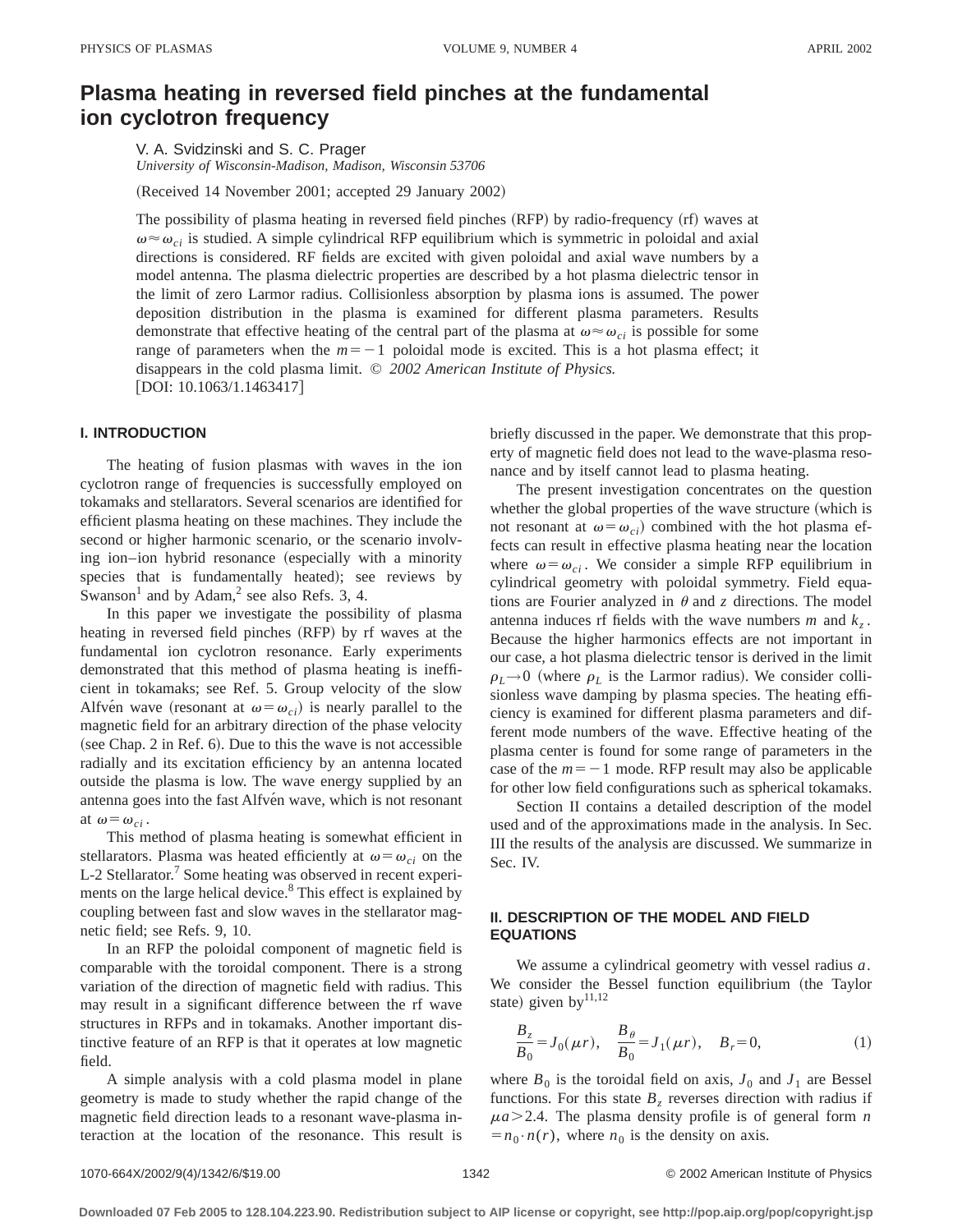This equilibrium is symmetric in  $\theta$  and *z* directions. In RFP experiments the nonuniformity of magnetic field intensity in the poloidal direction is not strong; it is about 30% at  $r/a = 0.6$  in Madison Symmetric Torus (MST) experiment.<sup>13</sup> Also we concentrate on heating near magnetic axis where the fraction of trapped particles is minimal. Thus the results of the rf study found in our 1-D model should be applicable to the real toroidal experiments.

We perform Fourier transform of  $\theta$  and  $\zeta$  coordinates of Maxwell equations in cylindrical coordinates. We study plasma heating at  $\omega \approx \omega_{ci}$  but not at the harmonics of this frequency, so that the limit of zero ion Larmor radius  $\rho_{Li}$  is considered. In this limit the relation between the Fourier components of rf current and electric field is local with respect to *r*. Assuming time dependence  $\propto \exp(-i\omega t)$  the Maxwell equations are

$$
\left(\frac{m^{2}}{r^{2}}+k_{z}^{2}\right)E_{r}+\frac{im}{r}\left(E'_{\theta}+\frac{E_{\theta}}{r}\right)+ik_{z}E'_{z}=\frac{\omega^{2}}{c^{2}}(\mathbf{TE})_{r},
$$
\n
$$
\frac{im}{r^{2}}[-(rE_{r})'+2E_{r}]+E''_{\theta}+\frac{1}{r}E'_{\theta}-\left(\frac{1}{r^{2}}+k_{z}^{2}\right)E_{\theta}+\frac{mk_{z}}{r}E_{z}
$$
\n
$$
=-\frac{\omega^{2}}{c^{2}}(\mathbf{TE})_{\theta},
$$
\n(2)

$$
-\frac{ik_z}{r}(rE_r)'+\frac{mk_z}{r}E_\theta+E_z''-\frac{m^2}{r^2}E_z+\frac{1}{r}E_z'=-\frac{\omega^2}{c^2}(\mathbf{TE})_z,
$$

where  $E_r$ ,  $E_\theta$ ,  $E_z$  are the Fourier components of rf electric fields with the azimuthal and axial wave numbers  $m$  and  $k_z$ , and the dielectric tensor T is calculated in cylindrical coordinates. In the above equations the derivatives are with respect to *r*.

The hot plasma dielectric tensor in Eqs.  $(2)$  is calculated from linearized Vlasov equation by integrating along unperturbed particle trajectories in a Maxwellian plasma with *Te*  $T_i$  in the limit  $\rho_L \rightarrow 0$ . We consider simple trajectories along the magnetic field lines without drifts in which the components of the ion velocity in cylindrical coordinates with respect to the direction of the local magnetic field are *v*<sub>1</sub>=const, *v*<sub>1</sub> = const,  $\phi$ = -  $\omega_{ci}t$ . The angle  $\phi$  is measured from the local radial direction  $e_r$ . This calculation leads to the expected result

$$
T_{11} = K_1, \quad T_{12} = \cos \theta_0 K_2, \quad T_{13} = -\sin \theta_0 K_2,
$$
  
\n
$$
T_{21} = -T_{12}, \quad T_{22} = \cos^2 \theta_0 K_1 + \sin^2 \theta_0 K_3,
$$
  
\n
$$
T_{23} = \cos \theta_0 \sin \theta_0 (K_3 - K_1),
$$
  
\n
$$
T_{31} = -T_{13}, \quad T_{32} = T_{23}, \quad T_{33} = \cos^2 \theta_0 K_3 + \sin^2 \theta_0 K_1,
$$
  
\n(3)

where  $\theta_0$  is the angle between the magnetic field and *z* axis,

$$
K_1 = 1 + \frac{1}{2} \sum_{\alpha} \frac{\omega_{p\alpha}^2}{\omega^2} \zeta_{\alpha} [Z(\zeta_{\alpha+}) + Z(\zeta_{\alpha-})],
$$
  

$$
K_2 = -\frac{i}{2} \sum_{\alpha} \frac{\omega_{p\alpha}^2}{\omega^2} \zeta_{\alpha} [Z(\zeta_{\alpha+}) - Z(\zeta_{\alpha-})],
$$
 (4)

$$
K_3 = 1 - \sum_{\alpha} \frac{\omega_{p\alpha}^2}{\omega^2} \zeta_{\alpha}^2 Z'(\zeta_{\alpha}),
$$

where  $\alpha$  corresponds to ions and electrons,

$$
\zeta_{\alpha} = \frac{\omega}{|k_{\parallel}|v_{T\alpha}}, \quad \zeta_{\alpha \pm} = \frac{\omega \pm \omega_{c\alpha}}{|k_{\parallel}|v_{T\alpha}}, \quad v_{T\alpha} = \sqrt{\frac{2T_{\alpha}}{m_{\alpha}}}, \quad (5)
$$

 $\omega_{p\alpha}$ ,  $\omega_{c\alpha}$  are the plasma and cyclotron frequency, *Z* is the plasma dispersion function and

$$
k_{\parallel} = \frac{m \sin \theta_0}{r} + k_z \cos \theta_0.
$$
 (6)

Equations  $(4)$  are the components of hot plasma dielectric tensor in a uniform magnetic field (see, e.g., Ref. 6) in the limit  $\rho_L \rightarrow 0$  in which  $k_{\parallel}$  of Eq. (6) is used in place of  $k_z$ .

Similar description involving  $k_{\parallel}$  of Eq. (6) is often used for the rf analysis in tokamaks when the poloidal component of equilibrium magnetic field is included in the model. $14$ Equations  $(3)$ – $(6)$  provide an accurate description for  $r \sim a$ . One can see, however, that these equations are not accurate near  $r=0$ . At  $r=0$  the magnetic field is parallel to the *z* axis,  $\theta_0$  = 0. In this case the dielectric tensor is correctly described by Eqs.  $(3)$ – $(5)$  with  $k_{\parallel} = k_z$ . If  $r \rightarrow 0$  then for magnetic field of Eq. (1) the ratio  $\sin \theta_0 / r$  has a finite value and  $k_{\parallel}$  given by Eq. (6) is not equal to  $k_z$ . This discrepancy is due to the fact that in the derivation of the dielectric tensor the angle  $\phi$  in the velocity space is measured from the local radial direction **e***<sup>r</sup>* at a point in which particle is located. This direction changes rapidly when the particle moves along field line at small *r* which leads to an inappropriate description of the particle motion.

The rate of absorption of rf energy in a hot plasma is sensitive to the value of  $k_{\parallel}$  in Eqs. (5). It appears that the exact calculation of the dielectric tensor even with the simple motion of particles and in the limit of zero Larmor radius would require additional numerical treatment which is beyond the scope of our analysis. This necessity of an accurate treatment of the particle's trajectory in our simple model indirectly supports the statement made in Ref. 15 that such exact calculation is necessary for a proper description of the plasma dielectric properties in the resonance region.

For a more accurate description we modify  $k_{\parallel}$  by introducing the multiplyer  $\sin^2 \theta_0$  in the first term in Eq. (6):

$$
k_{\parallel} = \frac{m \sin \theta_0}{r} \sin^2 \theta_0 + k_z \cos \theta_0. \tag{7}
$$

When this  $k_{\parallel}$  is used in Eqs. (5) it gives the correct result for  $r \approx 0$  at which  $\theta_0 \approx 0$  and for  $r \approx a$  at which  $\theta_0 \approx \pi/2$ . From this point of view the use of  $k_{\parallel}$  given by Eq. (7) is adequate for the analysis of absorption rates near the axis (which is the region of our interest) in our simple model. Some inaccuracy in the dielectric tensor for the intermediate *r* should not change the conclusions of our study. Similar results are obtained from a collisional cold plasma model. We assume a uniform temperature distribution in the plasma and find the power absorbed per unit volume as  $P = \langle \mathbf{j} \cdot \mathbf{E} \rangle$ , where **j** is the wave-induced plasma current density calculated using the dielectric tensor T. Because of the high thermal conductivity of the plasma along the magnetic field lines, the absorbed power should be averaged over a magnetic surface; see Sec. 38 in Ref. 16. In our simple analysis the antenna drives rf

**Downloaded 07 Feb 2005 to 128.104.223.90. Redistribution subject to AIP license or copyright, see http://pop.aip.org/pop/copyright.jsp**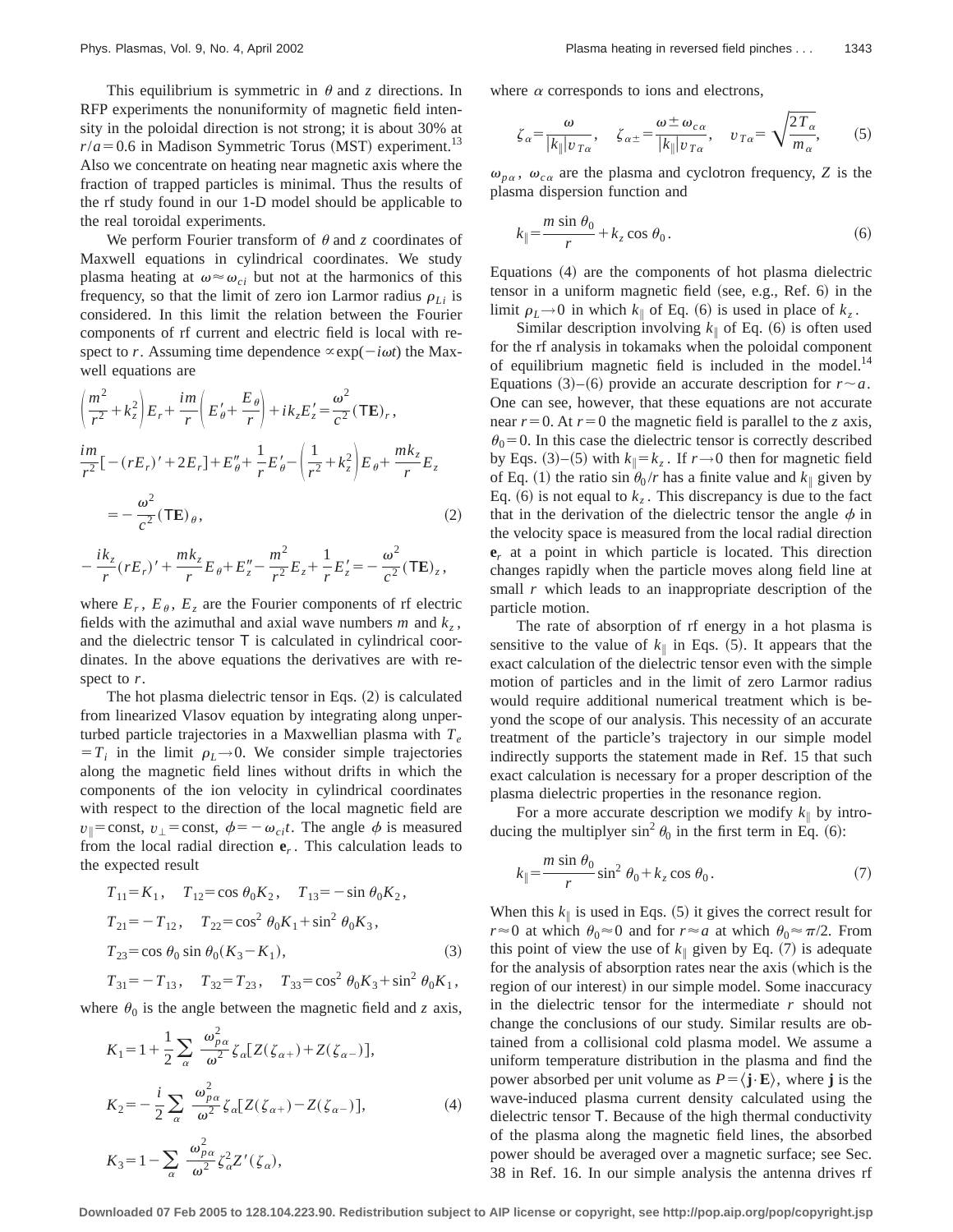

FIG. 1.  $\omega_{ci}/\omega_{ci}(0)$  vs  $r/a$ .

fields with uniform amplitudes in  $\theta$  and *z* directions. Thus the power *P* defined by the above equation is a surface averaged quantity.

For simplicity we assume that the antenna induces an electric field of a unit amplitude with time dependence  $\propto$ exp( $-i\omega t$ ) and wave numbers *m*, *k<sub>z</sub>* on the inner surface of the vessel parallel to the *z* direction so that

 $\mathbf{E}^a = \mathbf{e}_z e^{im\theta + ik_z z}$ .

As a particular equilibrium we consider the equilibrium without field reversal. We take  $B_7(a)=0$  which corresponds to  $\mu a = 2.4$  in Eq. (1). For this equilibrium the antenna electric field is perpendicular to the equilibrium magnetic field. In real experiments there is some, typically small, reversal of the  $B<sub>z</sub>$  component near the edge. Our calculations show that such a reversal does not change the conclusions of our analysis.

Equations (2) in which  $k_{\parallel}$  is given by Eq. (7) are solved numerically by a finite difference method. The condition  $\nabla$  $\cdot$ TE=0 is included in the difference equations for the consistency of the method.

### **III. RESULTS AND DISCUSSION**

Our goal is to examine plasma heating efficiency near the axis by the excited antenna fields with different wave numbers  $m$  and  $k_z$ . Heating is due to the presence of ion cyclotron resonance near the axis. The radial profile of normalized  $\omega_{ci}$  found using Eq. (1) is shown in Fig. 1. Ion heating arises from a finite amount of the left-handed polarization (which coincides with the ion gyromotion) near the resonance. The only modes for which  $E_r$ ,  $E_\theta$  are nonzero at  $r=0$  are with  $m=\pm 1$  (it is a general property of fields in cylindrical coordinates). We consider rf fields only with these wave numbers.

First we examined a simple model of a plane geometry (with a cold plasma) analytically to see whether there is a resonant interaction of the wave and plasma at  $\omega = \omega_{ci}$  when the wave is launched away from the resonance and is propagating in the direction perpendicular to the magnetic field. In this model the magnetic field intensity and its direction are allowed to change along the direction of wave propagation. The result of this analysis is that neither a strong gradient of the magnetic field intensity nor a rapid change of the magnetic field direction (field rotation of  $\pi/2$  over one wave length) result in the wave resonance at  $\omega = \omega_{ci}$ . The wave is right-handed at the location of the resonance.

Absence of the resonance in the magnetic field with a spatial gradient relates to a poor heating efficiency of tokamaks at  $\omega = \omega_{ci}$ . An initial motivation for this research was to see whether there is a resonance in the case of a rapid change of the direction of magnetic field. This rapid change takes place in an RFP in which the magnetic field is toroidal on axis and is poloidal near the edge. The absence of a resonance in this simple analysis leads to the similar conclusion about poor heating efficiency of an RFP (with a cold plasma) at  $\omega = \omega_{ci}$ .

Now we consider the problem of plasma heating from a different perspective. In the cold plasma limit the polarization is right-handed at the location of the resonance. If the global mode structure is such that in the vicinity of the resonance there is some amount of left-handed polarization then in the case of a hot plasma when the resonance is broadened heating is possible near the location where  $\omega = \omega_{ci}$ . We examine the heating efficiency for a hot plasma using the equations of the previous section.

The plasma density profile used in our calculations is

$$
n(r) = \left\{ 0.1 + \frac{1}{2} [1 + \cos(\pi r/a)] \right\} / 1.1.
$$

First we fix the parameters in the model as  $a = 50$  cm,  $B_0$  $=1 \text{ kG}, n_0=10^{13} \text{ cm}^{-3}$  and we consider a hydrogen plasma. These parameters are not far from the parameters of the MST experiment.

The electric field on axis is represented as a sum of left and right-handed polarizations (with respect to the direction of magnetic field)  $\mathbf{E} = \mathbf{E}_L + \mathbf{E}_R$ . Let  $E_{\text{max}}$  be the maximum absolute value of the amplitude of electric field in the crosssection. Then we find the ratio  $|\mathbf{E}_{L}(0)|/E_{\text{max}}$  as a function of  $k_z$  for the modes with  $m=1$  and  $m=-1$  for the frequencies close to  $\omega_{ci}$  on axis. The result shows that this ratio is practically zero for the  $m=1$  mode for the parameters of interest. This means that the  $m=1$  mode is not appropriate for heating at the plasma center.

Figure 2 shows the dependence of  $|\mathbf{E}_{L}(0)|/E_{\text{max}}$  vs  $k_{z}a$ for the  $m=-1$  mode for the temperatures  $T=200, 300, 500$ eV. On this figure the rf frequency is  $\omega/\omega_{ci}(0) = 0.89$ . One can see that the amount of left-handed component on axis is substantial (for heating purposes) for a range of wave numbers  $k_z$ . It is not strongly dependent on plasma temperature and can be considered as a property of the particular mode. A similar amount of left-handed component is obtained with a cold plasma dielectric tensor. Therefore if there is a lefthanded component near the resonance in the cold plasma limit then this property does not change in the hot plasma when the resonance is broadened. For the heating on axis to be strong at this frequency, the resonance should be broad enough: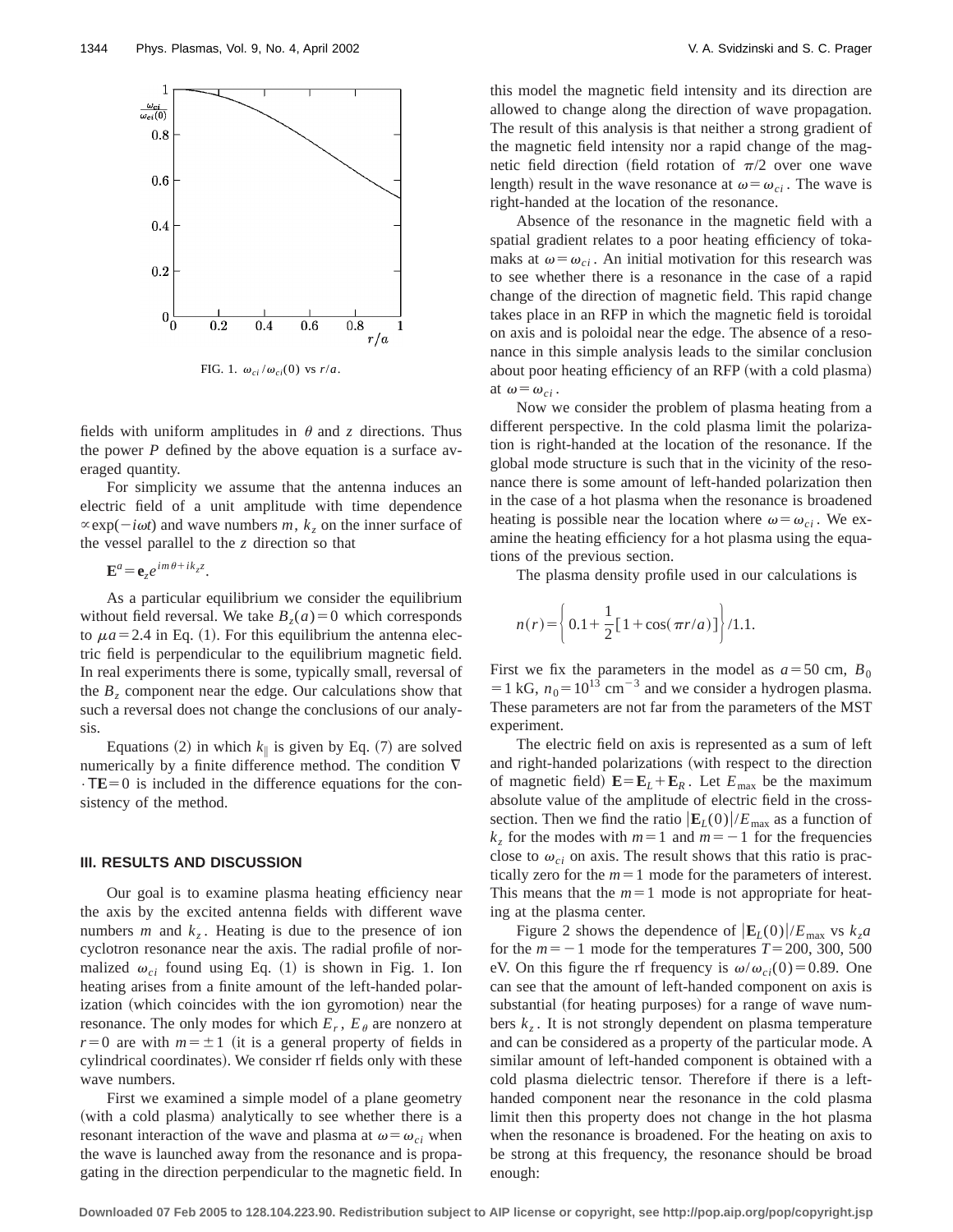

FIG. 2. Dependence of  $E_L(0)/E_{\text{max}}$  vs  $k_z a$  for three temperatures.  $m=-1, \omega/\omega_{ci}(0)=0.89.$ 

$$
|\zeta_{i-}| = \left| \frac{\omega - \omega_{ci}(0)}{k_z v_{Ti}} \right| \lesssim 1.
$$
 (8)

For  $k_z a = 1.5$  and  $T = 300$  eV,  $|\zeta_i| = 1.5$ . This value is approximately in the range defined in Eq.  $(8)$ . For these parameters the radial profile of the power absorbed per unit volume  $P$  (in arbitrary units) is shown in Fig. 3(a) and the



FIG. 3. Radial profiles of (a) *P*; (b)  $E_r$ ,  $E_\theta$ ; (c)  $E_L / (E_L + E_R)$ .  $m = -1$ ,  $k_z a = 1.5$ ,  $T = 300$  eV,  $\omega/\omega_{ci}(0) = 0.89$ .



FIG. 4. Radial profiles of (a) *P*; (b)  $E_r$ ,  $E_\theta$ ; (c)  $E_L / (E_L + E_R)$ .  $m=1$ ,  $k_z a = 1.5$ ,  $T = 300$  eV,  $\omega/\omega_{ci}(0) = 0.89$ .

profile of the components  $E_r$ ,  $E_\theta$  is presented in Fig. 3(b). The heating on axis is much stronger than it is near the plasma edge (even with the assumption of a hot plasma near the edge). At the center the power is absorbed by ions and the electron heating is negligible. Near the edge the power is absorbed mostly by electrons. From Fig.  $3(b)$  one can see that there is a good penetration of the wave into the plasma with some finite wave amplitude near the plasma center. The wave amplitude on axis is relatively small; however, its polarization there is purely left-handed. Figure  $3(c)$  shows the radial profile of the ratio  $E_L / (E_L + E_R)$  ( $E_{L,R}$  are the absolute values of the corresponding amplitudes). At the location of the cold plasma resonance ( $\omega = \omega_{ci}$ ,  $r/a \approx 0.4$ ) the wave is right-handed.

One should note that the use of Eq.  $(6)$  for the calculation of  $k_{\parallel}$  instead of the corrected Eq. (7) would not result in significant change of the wave polarization profile but it would result in the suppression of the central heating in this particular example.

We compare the results of Figs.  $3(a) - 3(c)$  obtained for the  $m=-1$  mode with the results for the  $m=1$  mode. Figures  $4(a) - 4(c)$  show the corresponding profiles for the *m*  $=1$  mode for the same parameters as on Figs. 3(a)–3(c). One can see that despite a good penetration of the wave into the plasma, the wave polarization is right-handed near the axis

**Downloaded 07 Feb 2005 to 128.104.223.90. Redistribution subject to AIP license or copyright, see http://pop.aip.org/pop/copyright.jsp**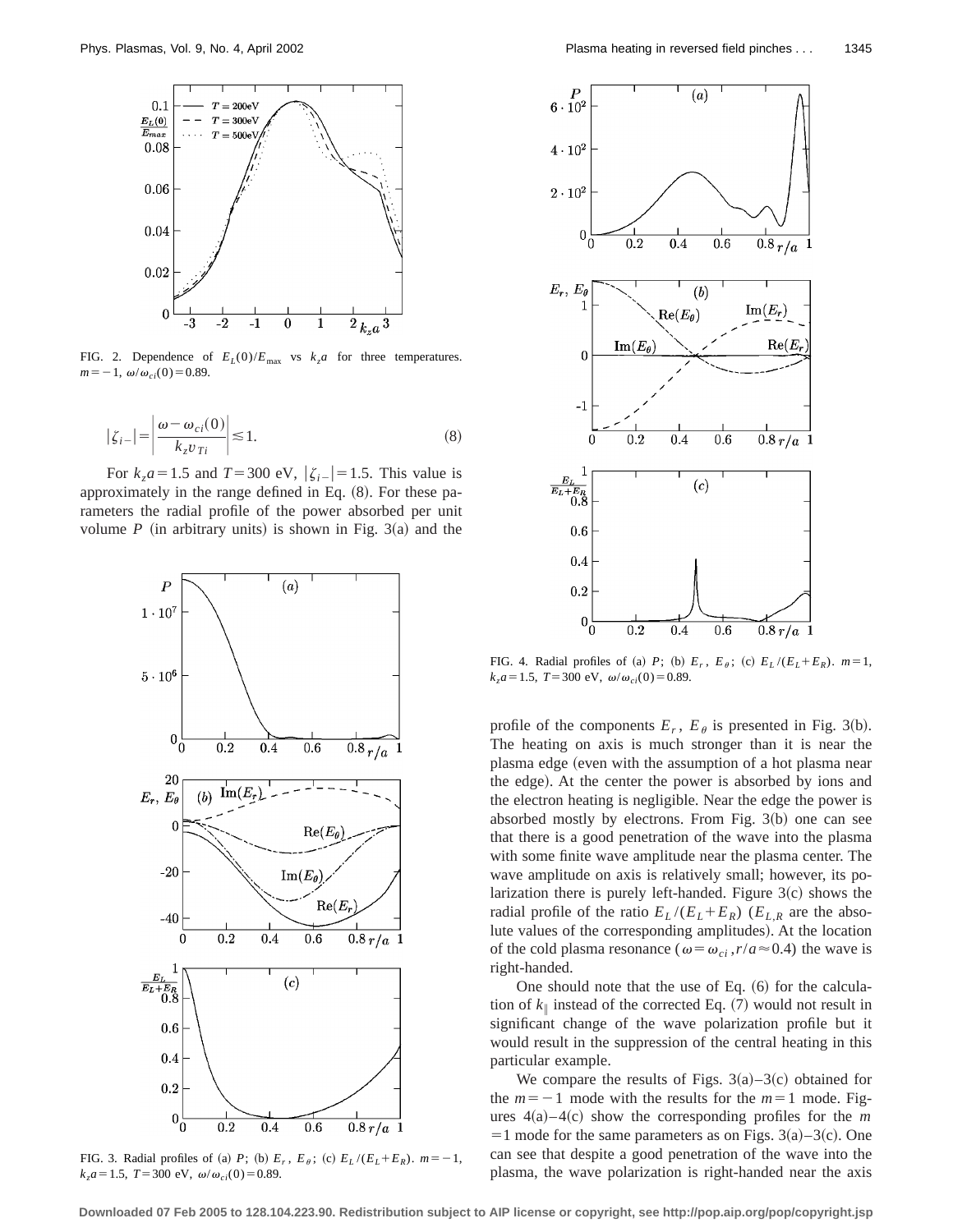

FIG. 5.  $P_{\text{tot}}$  vs  $k_z a$ ,  $m = -1$ ,  $T = 300 \text{ eV}$ ,  $\omega/\omega_{ci}(0) = 0.89$ .

and there is no heating of the plasma center. The electron heating is now comparable with the ion heating. The power *P* in Fig. 4(a) is in the same scale as in Fig. 3(a). In Fig. 3(a) the absorbed power is much higher than that in Fig.  $4(a)$ . This is partially because the  $m=-1$  harmonic is left-handed in the vicinity of the resonance and is partially because an eigenmode of the cylindrical RFP plasma is excited for the conditions of Figs. 3 [the wave amplitudes on Fig. 3(b) are significantly larger than those on Fig.  $4(b)$ .

Figure 5 shows the dependence of the total power absorbed in the plasma  $P_{\text{tot}}$  (per unit length of the cylinder, in arbitrary units) vs  $k_7a$  for the  $m=-1$  mode and for *T* =300 eV and  $\omega/\omega_{ci}(0)$ =0.89. The two peaks at  $k_z a \approx 0.3$ and  $k_7a \approx 1.5$  correspond to the excitation of the eigenmodes of the cylindrical RFP plasma.  $k<sub>z</sub>a$  is relatively small at the first (narrow) peak, the condition of Eq.  $(8)$  is not satisfied near axis so that mostly the edge plasma (electron component) is heated for these parameters. The large absorption is due to a very large excited wave amplitude. Near the second  $(broad)$  maximum the condition of Eq.  $(8)$  is approximately satisfied and the plasma center is heated. Because the maximum is broad, it is feasible to excite such wave fields by an antenna. From Fig. 5 one can expect that for these plasma parameters the most efficient heating is for a directional antenna which excites the  $m=-1$  mode with the wave numbers corresponding to this maximum. Analysis of different ranges of plasma parameters shows, however, that generally there is no favorable direction of wave excitation for effective heating. Excitation of the eigenmode of the RFP plasma is preferable from the antenna loading considerations. However, the plasma center is heated effectively also in cases when no eigenmode is excited.

For a given distribution of em fields we have estimated the power dissipated in aluminum walls and in a cold collisional edge plasma. Results indicate that for the  $m=-1$ mode the power absorbed in the hot plasma is usually several orders of magnitude higher than the power absorbed because of the other mechanisms. In the case of the  $m=1$  mode both rates can be comparable.

Our analysis shows that the  $m=-1$  mode launched with the wave number  $k_z$  satisfying the condition of Eq.  $(8)$  and for which the wave energy penetrates deeply into the plasma,



FIG. 6. *P* vs  $r/a$ .  $n_0 = 5 \times 10^{13}$  cm<sup>-3</sup>,  $k_7a = 3.5$ ,  $a = 50$  cm,  $B_0 = 1$  kG, *T*  $=300 \text{ eV}, \omega/\omega_{ci} = 0.9.$ 

can be used for an effective heating of the central part of the plasma. This result is supported by calculations using the cold plasma dielectric tensor with the resonance resolved by artificially enhanced collision rates.

For the parameters chosen in the above analysis the rf field profiles correspond to the excitation of the lowest radial wave numbers. For higher plasma densities or larger radius of the vessel wave fields with higher radial wave numbers are excited. In this case the favorable property of the *m*  $=$  -1 mode remains. It is left-handed on the axis. Figure 6 shows the radial profile of the power absorbed per unit volume *P* (in arbitrary units) for higher density  $n_0 = 5$  $\times$ 10<sup>13</sup> cm<sup>-3</sup> and *k<sub>z</sub>a*=3.5. On this figure *a*=50 cm, *B*<sub>0</sub>  $=1 \text{ kG}, T=300 \text{ eV}, \omega/\omega_{ci}(0)=0.9$ . Because of the excitation of a higher radial wave number the absorbed power has an oscillatory behavior. The most power is absorbed near the center. For higher density the value  $k_z a$  is larger and Eq.  $(8)$ is better satisfied. These values of  $k_z a$  are feasible for real antennas.

The value of magnetic field  $B_0$  which we used to demonstrate effective heating of the plasma center was chosen to be relatively small in order to satisfy the condition of Eq.  $(8)$ . For a fixed value of  $\omega/\omega_{ci}(0)$  the mode dispersion relation and polarization profile is weakly dependent on the value of  $B_0$  while with the increase of  $B_0$  the absolute value of the difference  $\omega - \omega_{ci}(0)$  in Eq. (8) increases. Thus for higher magnetic fields the amount of left-handed field component in the center is substantial but the condition of Eq.  $(8)$  is not satisfied and there is no central heating of the plasma. This conclusion is supported by our numerical analysis.

In Eq. (8) for a fixed  $\omega/\omega_{ci}(0)$  (which approximately fixes the relative amount of the left-handed field component in the center) the difference  $\omega - \omega_{ci}(0)$  is proportional to  $B_0$ , while  $k_z$  found from a dispersion relation is approximately proportional to  $\sqrt{n_0}$ . Thus the condition of Eq. (8) separates plasma parameters into regions where the heating is effective and ineffective. These two regions are presented approximately in Fig. 7 for  $a = 50$  cm and  $T = 200, 400, 800$ eV for a hydrogen plasma. For higher  $B_0$  (region above separation line) the heating is ineffective and for higher densities